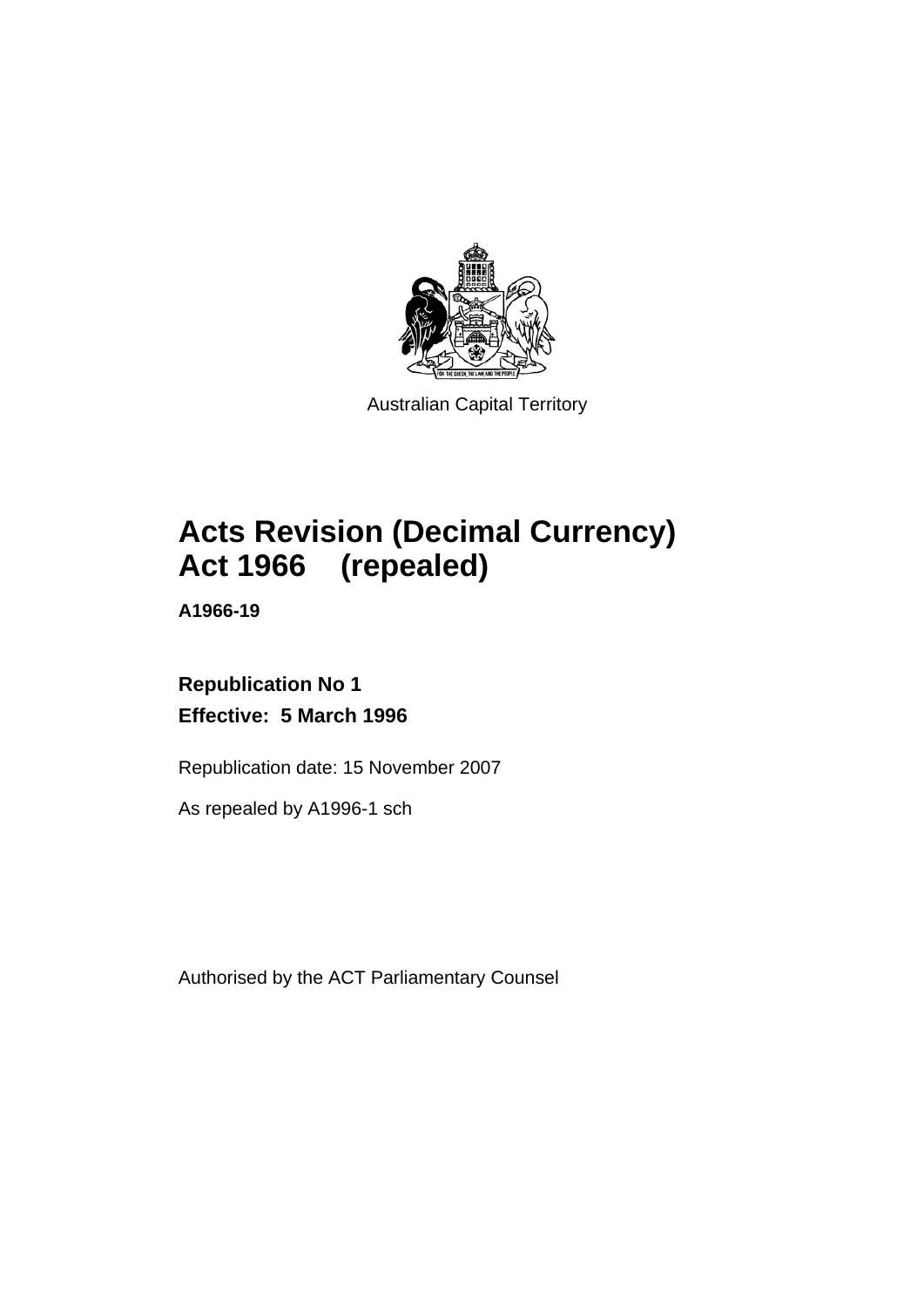## **About this republication**

## **The republished law**

This is a republication of the *Acts Revision (Decimal Currency) Act 1966* (repealed) effective 5 March 1996.

## **Kinds of republications**

The Parliamentary Counsel's Office prepares 2 kinds of republications of ACT laws (see the ACT legislation register at www.legislation.act.gov.au):

- authorised republications to which the *Legislation Act 2001* applies
- unauthorised republications.

The status of this republication appears on the bottom of each page.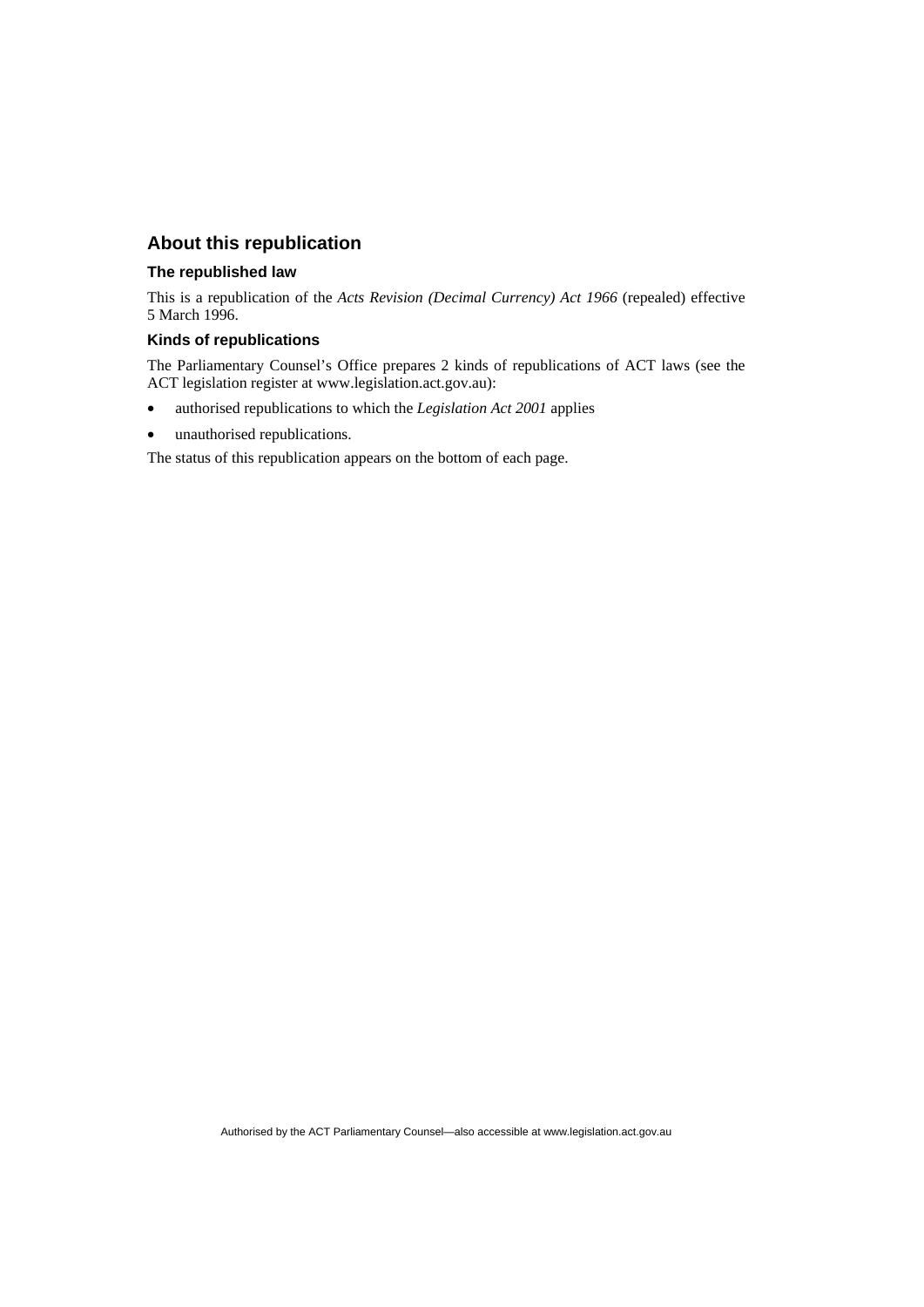

Australian Capital Territory

# **ACTS REVISION (DECIMAL CURRENCY) ACT 1966**

This consolidation has been prepared by the ACT Parliamentary Counsel's Office

Repealed by No. 1, 1996 (in force 4 March 1996)

## **TABLE OF PROVISIONS**

### Section

- 1. Short title
- 2. Amendments of Acts
- 4. Amendments of N.S.W. Games Wagers and Betting-houses Act 1901
- 5. Amendments of N.S.W. Gaming and Betting Act, 1906
- 6. Amendment of *Motor Traffic Act 1936-1965*
- 7. Amendments of *Scaffolding and Lifts Act 1957*
- 9. Amendments of *Trustee Companies Act 1947-1965* and *Trustee Companies Act 1966*
- 10. Amendment of *Cemeteries Act 1966*
- 11. Amendment of *Education Act 1966*

## **SCHEDULE** AMENDMENTS OF ACTS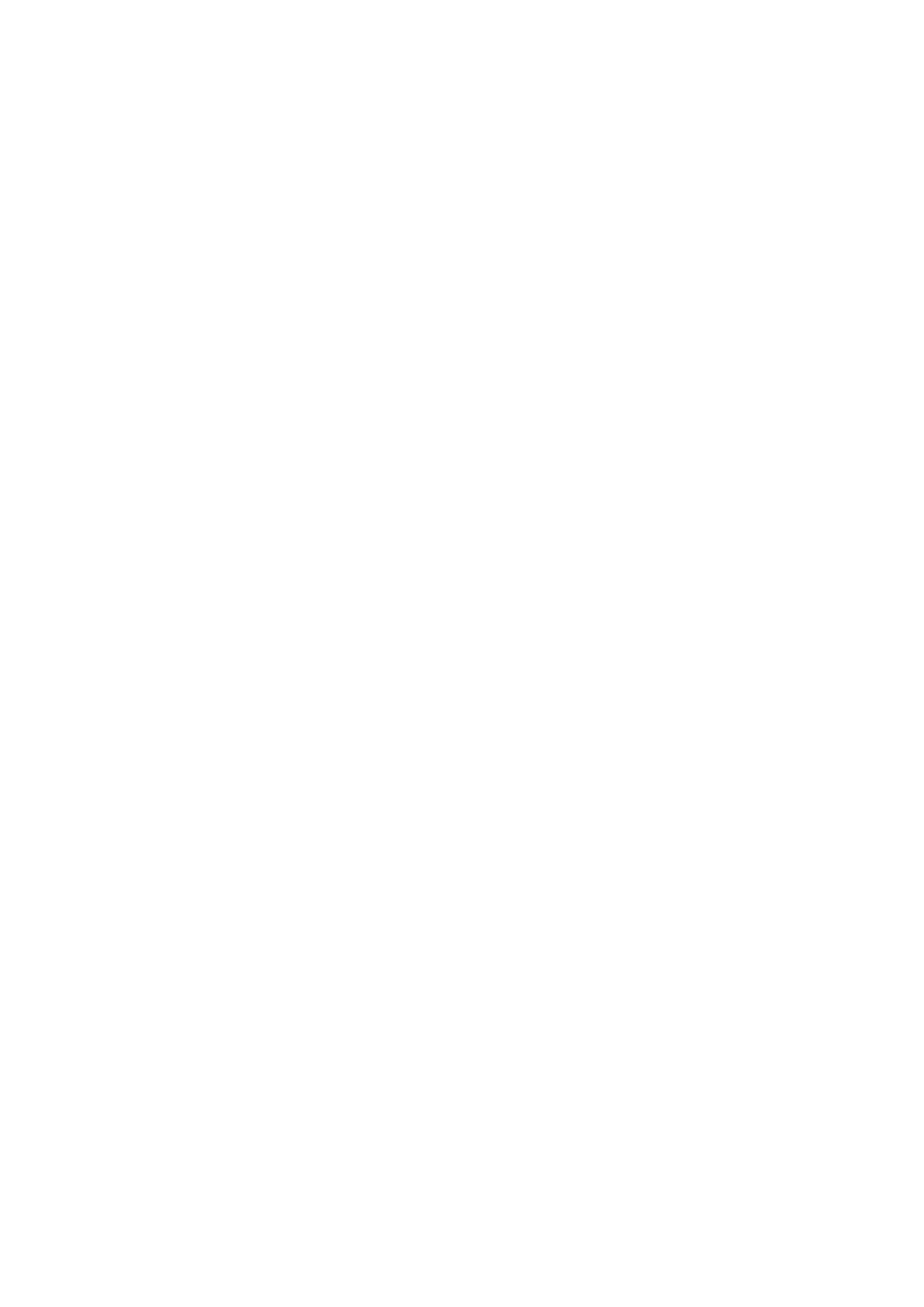

Australian Capital Territory

## **ACTS REVISION (DECIMAL CURRENCY) ACT 1966**

An Act to revise the Acts of the Australian Capital Territory in consequence of the adoption of Decimal Currency

## **Short title**

**1.** This Act may be cited as the *Acts Revision (Decimal Currency) Act 1966*. 1

## **Amendments of Acts**

**2.**2 The Acts specified in the Schedule to this Act are amended as set out in the Schedule.

## **Amendments of N.S.W. Games Wagers and Betting-houses Act 1901**

**4. (1)** In this section, "the Games Wagers and Betting-houses Act 1901" means the Games Wagers and Betting-houses Act 1901 of the State of New South Wales in its application to the Territory as amended by the Gaming and Betting Act, 1906 of that State in its application to the Territory, and by the *Games, Wagers and Betting-houses Act 1964*.

 $(2)^3$ \* \* \* \* \* \*

## **Amendments of N.S.W. Gaming and Betting Act, 1906**

**5. (1)** In this section, "the Gaming and Betting Act, 1906" means the Gaming and Betting Act, 1906 of the State of New South Wales in its application to the Territory, as amended by the Gaming and Betting (Amendment) Act, 1906 of that State and the Gaming and Betting (Amendment) Act, 1907 of that State in their application to the Territory and by the *Racecourses Act 1935-1959*, the *Gaming and Betting Act 1945*, the *Racecourses Act 1946* and the *Gaming and Betting Act 1964*.

Authorised by the ACT Parliamentary Counsel—also accessible at www.legislation.act.gov.au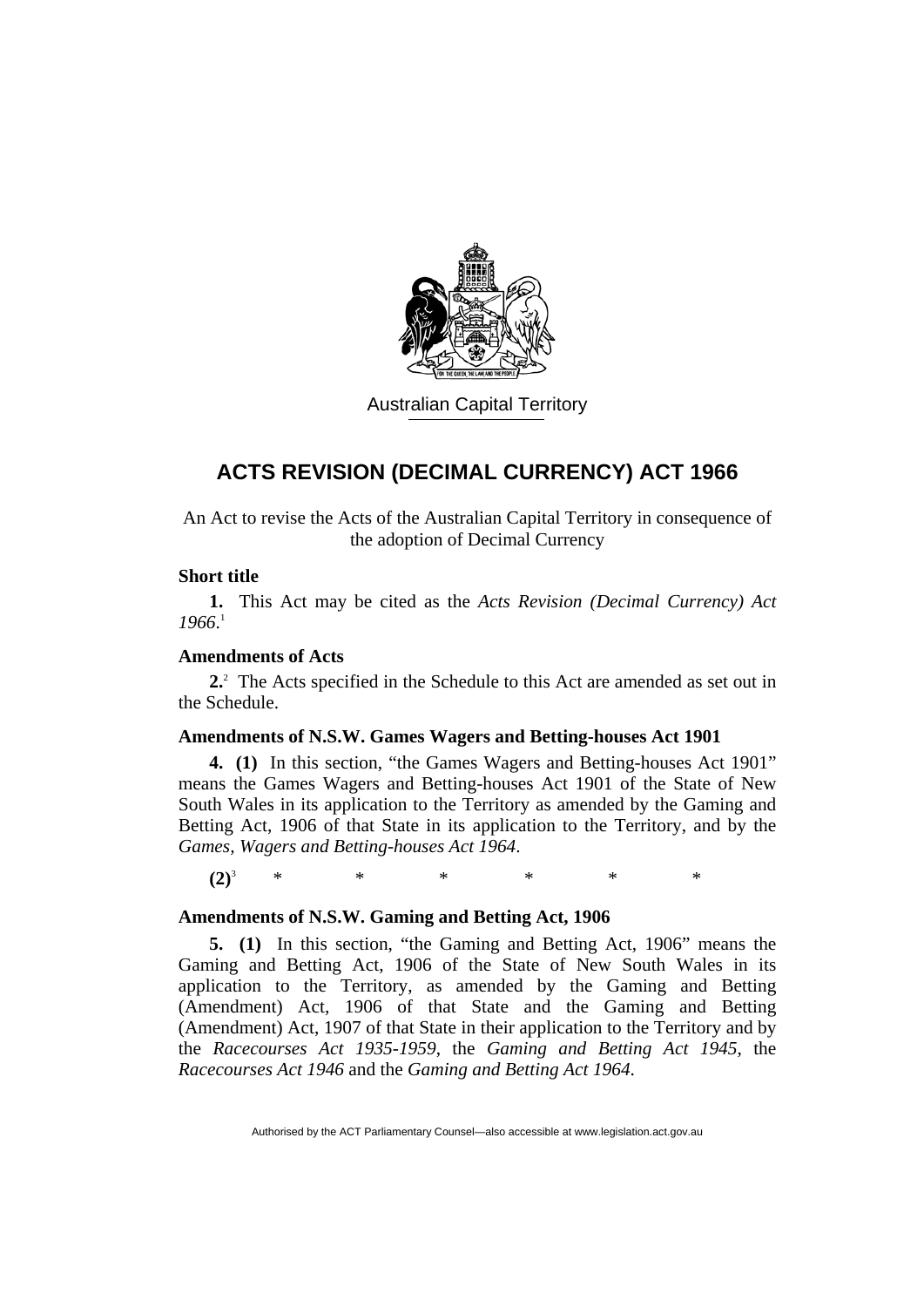2 *Acts Revision (Decimal Currency) Act 1966*   $(2)^3$  \* \* \* \* \* \* **Amendment of** *Motor Traffic Act 1936-1965* **6.**2  $\begin{array}{ccccccccccccccccccccc} * & * & * & * & * & * & * & * & * \end{array}$ **Amendments of** *Scaffolding and Lifts Act 1957* **7.**2  $\begin{array}{ccccccccccccccccccccc} * & * & * & * & * & * & * & * & * \end{array}$ **Amendments of** *Trustee Companies Act 1947-1965* **and** *Trustee Companies Act 1966* **9.**2  **Amendment of** *Cemeteries Act 1966*  $10.<sup>2</sup>$ **Amendment of** *Education Act 1966* **11.**<sup>2</sup> **SCHEDULE<sup>2</sup>** Section 2 \* \* \* \* \* \*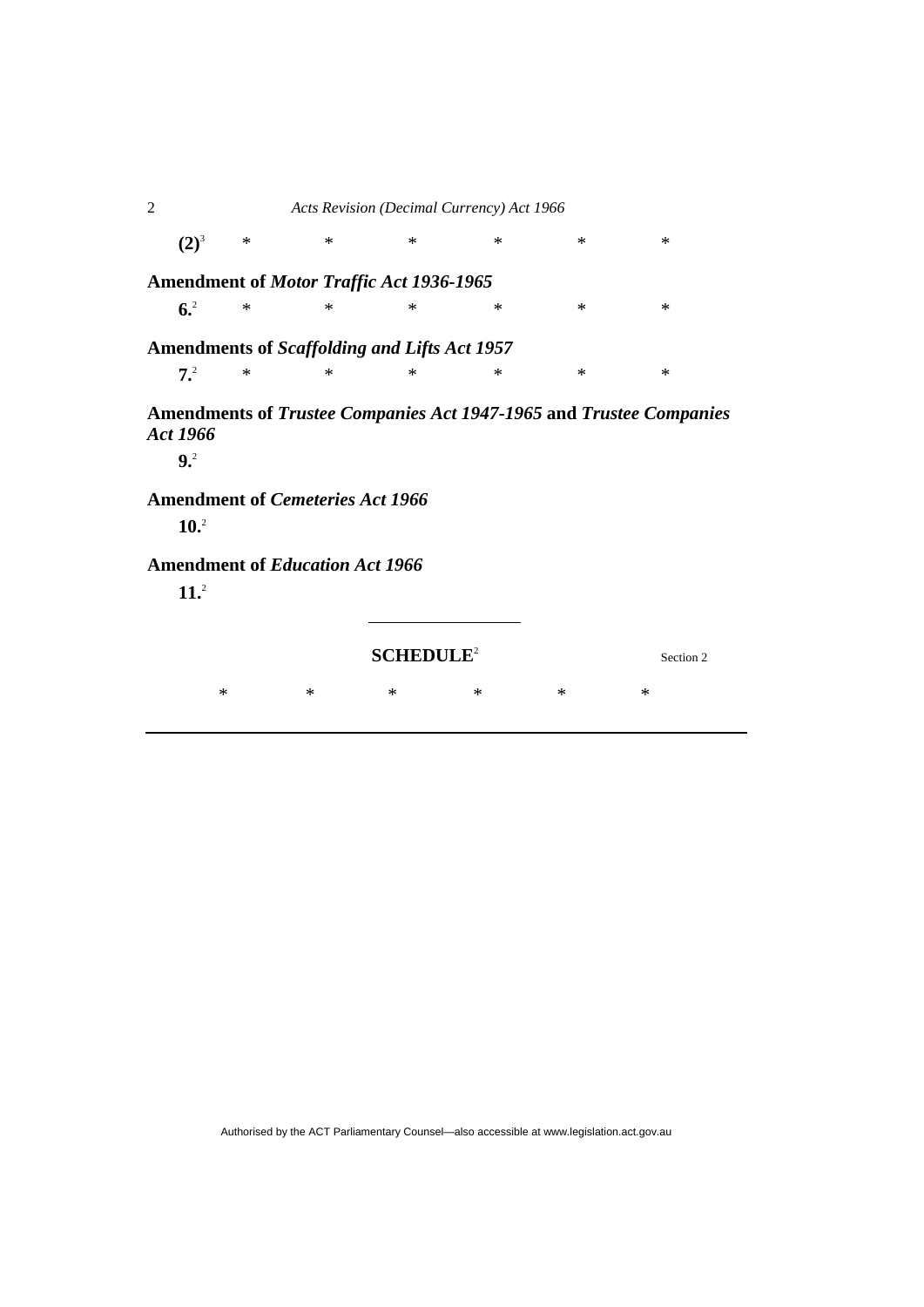## **NOTES**

1. The *Acts Revision (Decimal Currency) Act 1966* as shown in this reprint comprises Act No. 19, 1966 amended as indicated in the Tables below.

 Citation of Laws—The *Self-Government (Citation of Laws) Act 1989* (No. 21, 1989) altered the citation of most Ordinances so that after Self-Government day they are to be cited as Acts. That Act also affects references in ACT laws to Commonwealth Acts.

## Table 1

#### **Table of Ordinances**

| Ordinance                                                   | Number<br>and year | Date of<br>notification<br>in Gazette | Date of<br>commencement | Application,<br>saving or<br>transitional<br>provisions |
|-------------------------------------------------------------|--------------------|---------------------------------------|-------------------------|---------------------------------------------------------|
| Ordinances Revision<br>(Decimal Currency)<br>Ordinance 1966 | 19, 1966           | 23 Dec 1966                           | 23 Dec 1966             |                                                         |
| Ordinances Revision<br>(Decimal Currency)<br>Ordinance 1967 | 36, 1967           | 30 Nov 1967                           | 23 Dec 1966             |                                                         |
| Ordinances Revision<br>Ordinance 1978                       | 46.1978            | 28 Dec 1978                           | 28 Dec 1978             |                                                         |

## **Self-Government day 11 May 1989**

#### Table 2

#### **Table of Acts**

| Act                                                                   | Number<br>and year | Date of<br>notification<br>in Gazette       | Date of<br>commencement | Application,<br>saving or<br>transitional<br>provisions |
|-----------------------------------------------------------------------|--------------------|---------------------------------------------|-------------------------|---------------------------------------------------------|
| <b>Statute Law Revision</b><br>(Miscellaneous<br>Provisions) Act 1992 | 23.1992            | 4 June 1992                                 | 4 June 1992             |                                                         |
| as repealed by<br>Law Reform (Abolitions and<br>Repeals) Act 1996     | 1996 No 1          | notified 4 Mar<br>1996 (Gaz<br>1996 No S31) | 4 Mar 1996 (s 2)        |                                                         |

### **Table of Amendments**

|  |  |  | $ad. = added$ or inserted $am. = amended$ rep. $= repeated$ repealed rs. $= repeated$ and substituted |
|--|--|--|-------------------------------------------------------------------------------------------------------|
|--|--|--|-------------------------------------------------------------------------------------------------------|

- Provision **How affected**
- S. 2 ....................................am. Act No. 23, 1992
- S. 3 ....................................rep. Act No. 23, 1992
- S. 8 ....................................rep. Act No. 23, 1992
- S. 11 ..................................ad. No. 36, 1967
- Heading to First Schedule .rep. Act No. 23, 1992

Authorised by the ACT Parliamentary Counsel—also accessible at www.legislation.act.gov.au